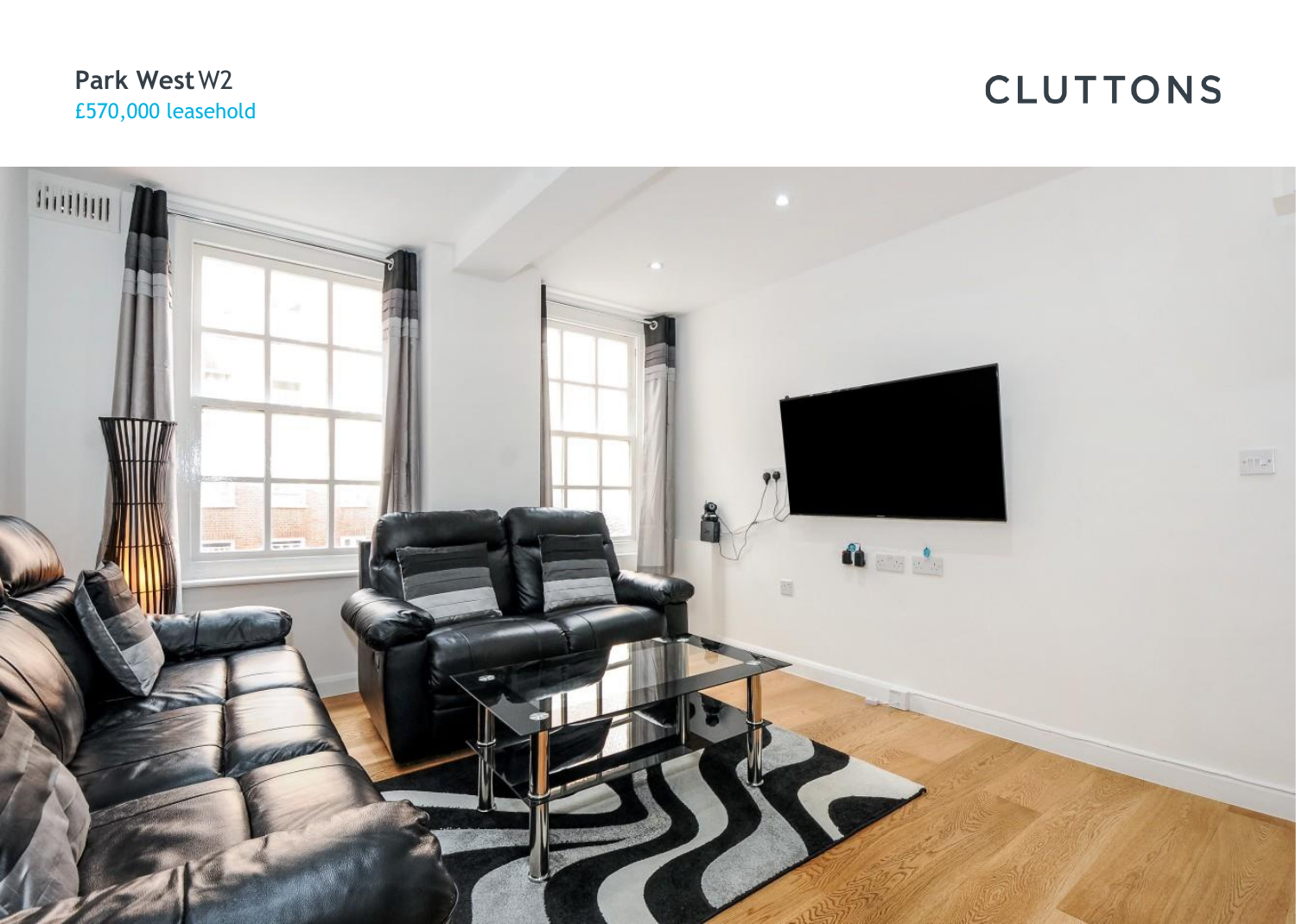

**A well presented two bedroomapartmentinthe heartofMarbleArchW2.**

Anopportunitytoacquirea well presented two bedroom apartment situated on the third floor of a well maintainedmansion block in Marble Arch. The property has been finished to a good standard throughout and comprises of a good sized receptionroom,aseparate fully equipped kitchen, principle bedroom, second bedroomandabathroom.The flat further benefits from the buildings porter and lift services.

Park West is a secure development in the heart of theHydeParkestateinW2. The building is on the doorstepofthebustlingand popular Connaught Village and it's various restaurants, cafe's, shops and amenities. The landmark open green spacesandboatinglakesof Hyde Park are 0.4 miles away andthenearesttubestationis MarbleArch(CentralLine).



Approximate gross internal area: 443 sq ft (41.2 sq m) EPC rating: E | Ref: ALB210239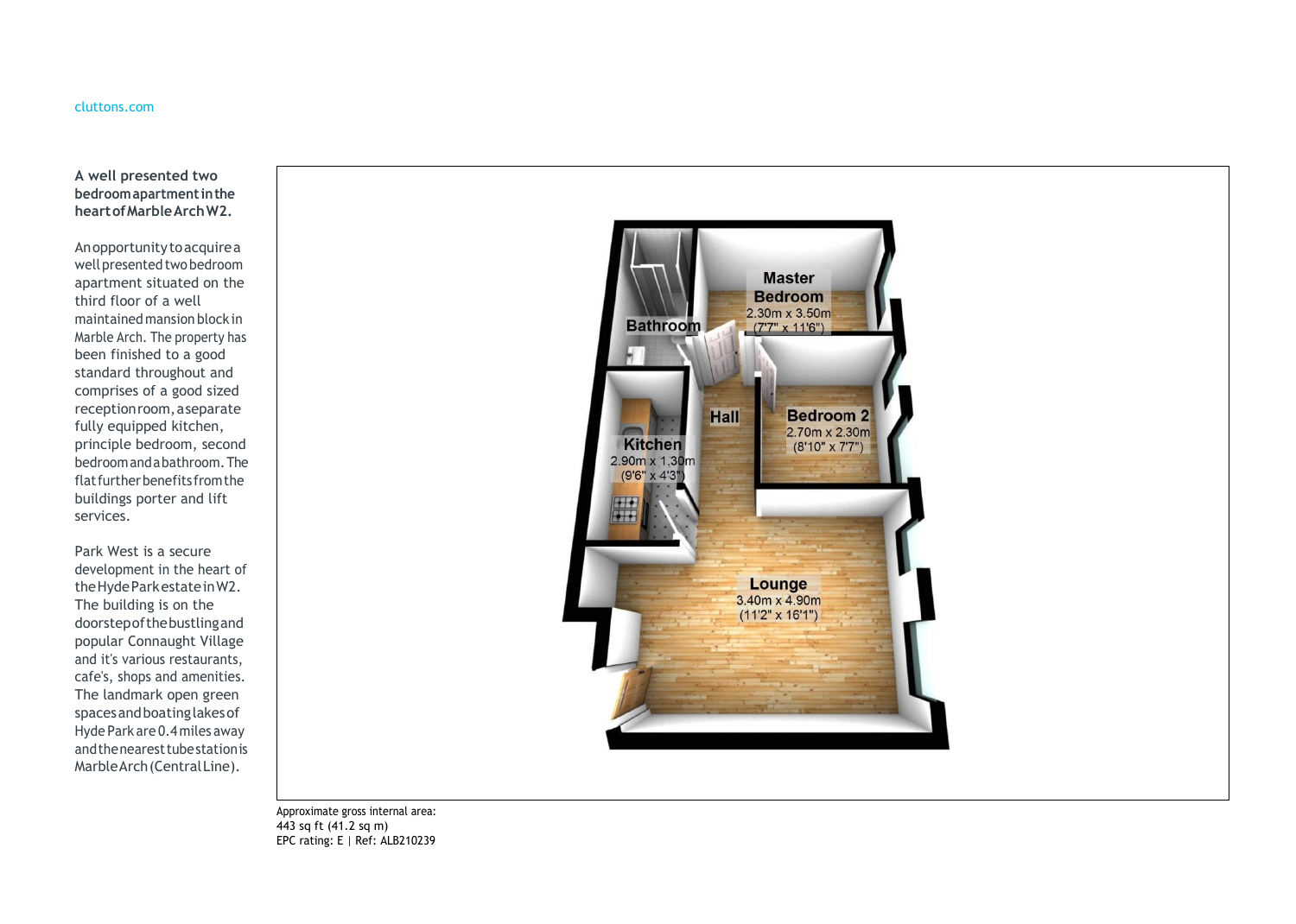